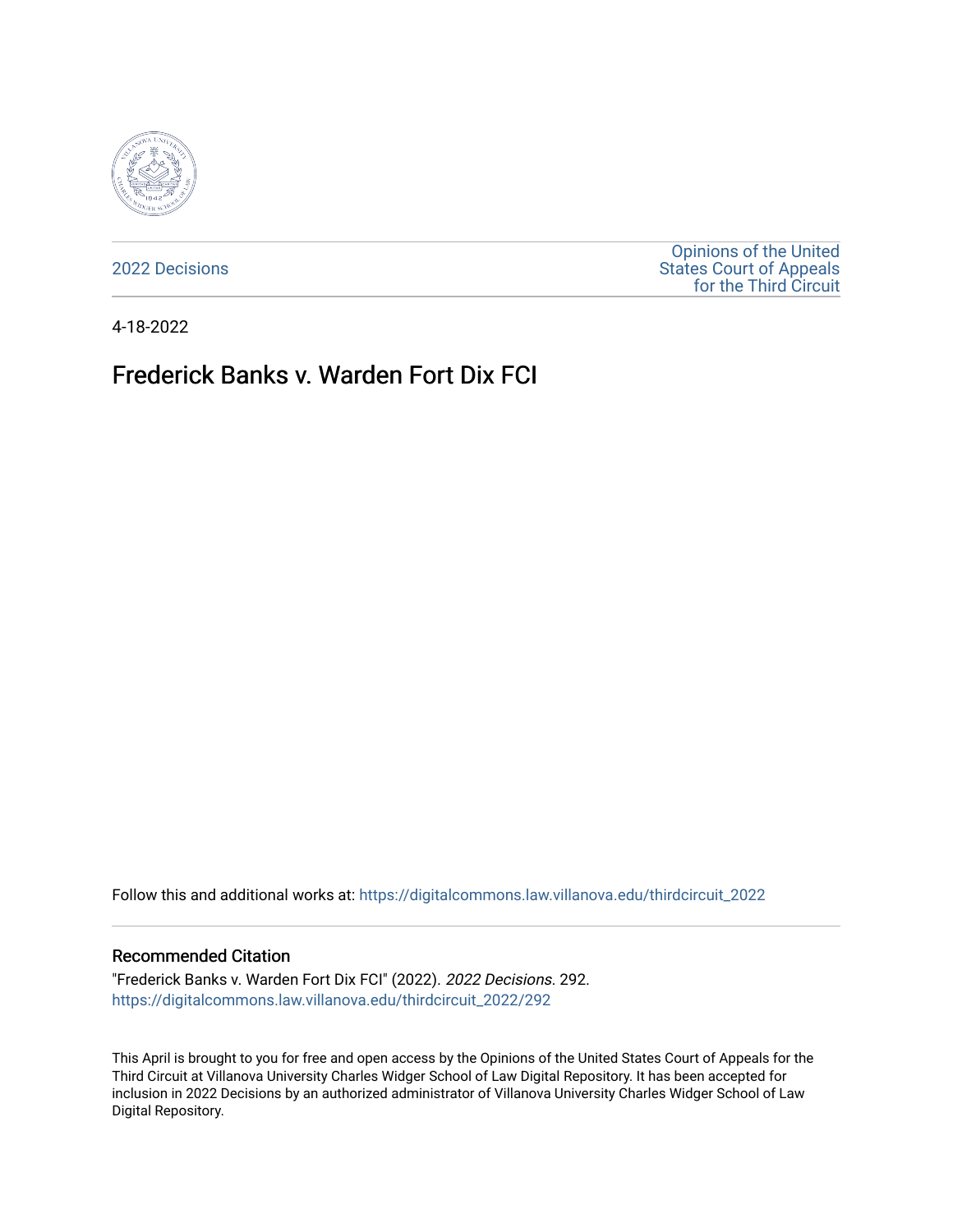#### ALD-111 **NOT PRECEDENTIAL**

#### UNITED STATES COURT OF APPEALS FOR THE THIRD CIRCUIT

\_\_\_\_\_\_\_\_\_\_\_

# No. 22-1017 \_\_\_\_\_\_\_\_\_\_\_

### FREDERICK H. BANKS, Appellant

v.

### WARDEN FORT DIX FCI; WARDEN ALLENWOOD FCI LOW \_\_\_\_\_\_\_\_\_\_\_\_\_\_\_\_\_\_\_\_\_\_\_\_\_\_\_\_\_\_\_\_\_\_\_\_

On Appeal from the United States District Court for the Middle District of Pennsylvania (D.C. Civil Action No. 21-cv-01215) District Judge: Honorable Christopher C. Conner

\_\_\_\_\_\_\_\_\_\_\_\_\_\_\_\_\_\_\_\_\_\_\_\_\_\_\_\_\_\_\_\_\_\_\_\_

Submitted on Appellees' Motion for Summary Affirmance Pursuant to Third Circuit LAR 27.4 and I.O.P. 10.6 March 24, 2022 Before: JORDAN, RESTREPO, and SCIRICA, Circuit Judges

> (Opinion filed: April 18, 2022) \_\_\_\_\_\_\_\_\_\_

# OPINION\* \_\_\_\_\_\_\_\_\_\_

PER CURIAM

Frederick Banks appeals from the District Court's order denying his petition filed

pursuant to 28 U.S.C. § 2241. For the reasons that follow, we will summarily affirm the

District Court's order.

<sup>\*</sup> This disposition is not an opinion of the full Court and pursuant to I.O.P. 5.7 does not constitute binding precedent.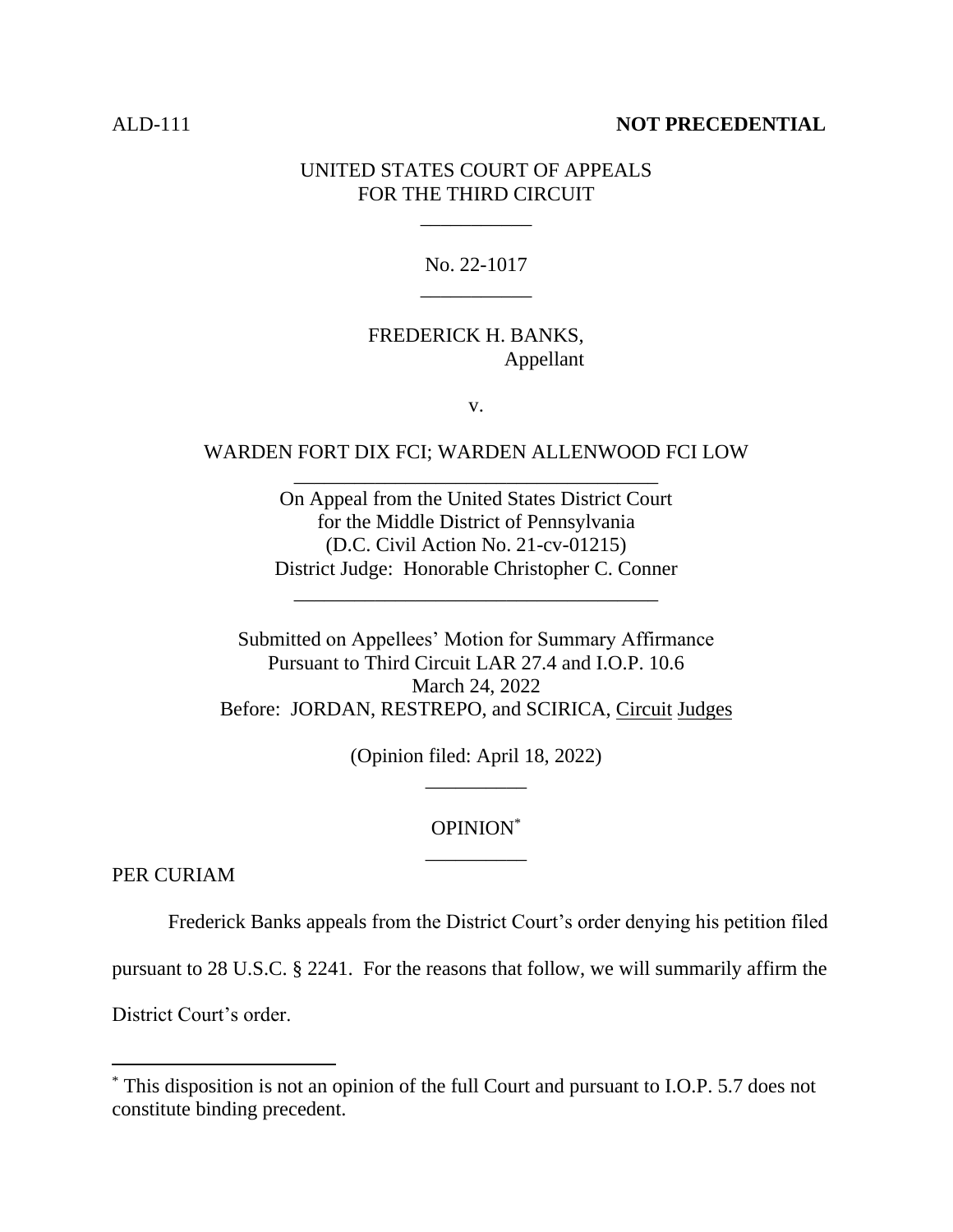In 2006, Banks was sentenced to 63 months in prison and 36 months of supervised release after being convicted of multiple counts of mail fraud. Shortly after he was released from prison in 2013, the District Court revoked his supervised release because it found that Banks had committed wire fraud and aggravated identity theft. He was sentenced to 14 months in prison and 6 months of supervised release at a community correctional center. We affirmed the revocation of supervised release. See United States v. Banks, 572 F. App'x 162, 163 (3d Cir. 2014). Banks's supervised release expired in May 2015. See United States v. Banks, 612 F. App'x 643, 643 (3d Cir. 2015).

In August 2015, Banks was arrested, and, in 2020, he was convicted of wire fraud and aggravated identity theft. He is currently serving 104 months in prison for those convictions. In 2021, he filed a § 2241 petition in which he alleged that the Bureau of Prisons had failed to apply a 20-month prior jail credit from 2013. He contended that he was entitled to credit on his current sentence for the time served on the violation of supervised release because the violation was based on the same conduct as his recent convictions. The District Court determined that Banks had failed to exhaust his claims and that his claims were without merit. Banks filed a notice of appeal and his brief on appeal, and the Government has filed a motion for summary affirmance.

We have jurisdiction under 28 U.S.C. § 1291 and exercise plenary review over the District Court's legal conclusions. Cradle v. U.S. ex rel. Miner, 290 F.3d 536, 538 (3d Cir. 2002) (per curiam). We need not address whether Banks exhausted his claims because we agree that they are without merit.

 $\mathcal{L}$